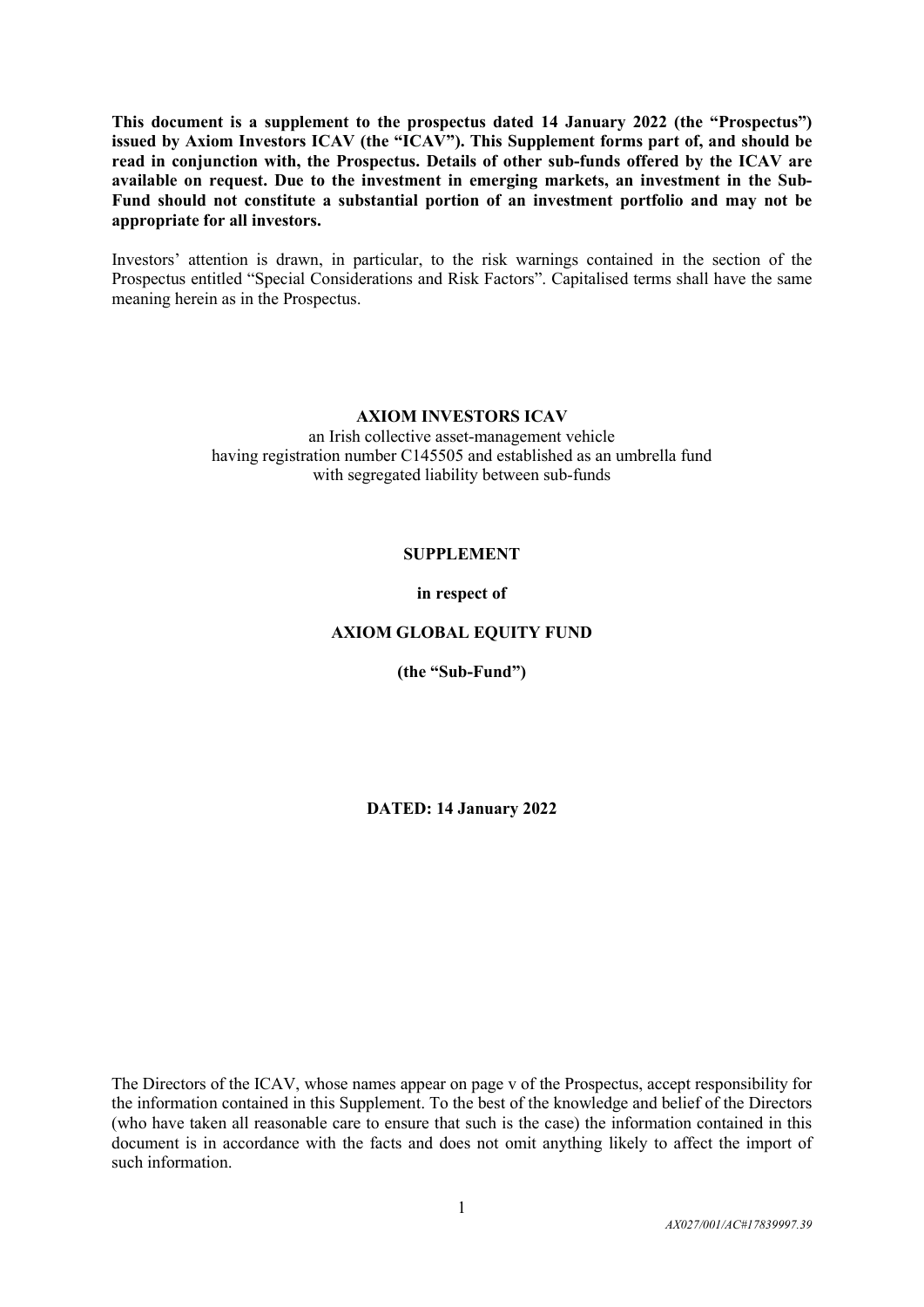# **DEFINITIONS**

| "Business Day"             | means, unless otherwise determined by the Directors and notified in advance<br>to the Shareholders, a day (excluding Saturdays and Sundays) on which<br>commercial banks are open for business in the United States and Ireland;                                                                                                                                                             |
|----------------------------|----------------------------------------------------------------------------------------------------------------------------------------------------------------------------------------------------------------------------------------------------------------------------------------------------------------------------------------------------------------------------------------------|
| "Dealing Day"              | means, unless otherwise determined by the Directors and notified in advance<br>to Shareholders, each Business Day;                                                                                                                                                                                                                                                                           |
| "Initial Offer"<br>Period" | means the period determined by the Directors in accordance with the<br>requirements of the Central Bank during which Shares are first offered for<br>subscription. In respect of the Share Classes designated in Appendix A as<br>"Open", the initial offer period shall begin at 9.00 a.m. (Irish time) on 26<br>October 2021 and shall terminate at 12 noon (Irish time) on 21 April 2022; |
| "Settlement Time"          | means, for subscriptions, 5.00 p.m. (Irish time) on the third Business Day<br>immediately following the relevant Dealing Day or such other time as may<br>be agreed with the Administrator and, for redemptions, usually within four<br>Business Days and, in any event, within 10 Business Days of the relevant<br>Dealing Day;                                                             |
| "Trade Cut-Off<br>Time"    | means, for subscriptions, 12.00 p.m. (Irish time) on the Business Day prior to<br>the relevant Dealing Day or such other time as may be agreed with the<br>Administrator and, for redemptions, 12.00 p.m. (Irish time) on the Business<br>Day prior to the relevant Dealing Day or such other time as may be agreed<br>with the Administrator; and                                           |
| "Valuation Point"          | means, unless otherwise determined by the Directors and notified in advance<br>to Shareholders, 4.00 pm (New York time) on the relevant Dealing Day.                                                                                                                                                                                                                                         |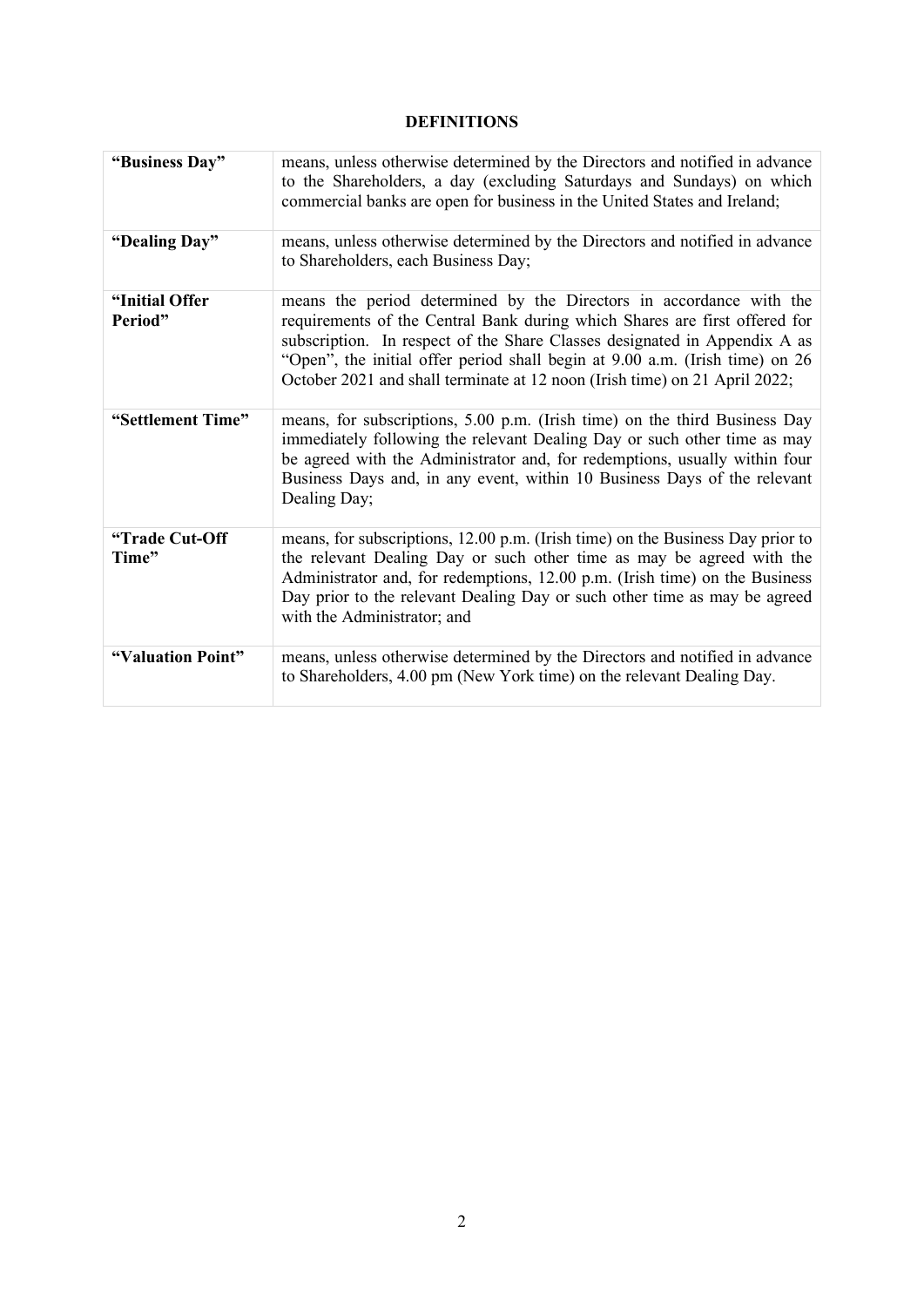# **INVESTMENT OBJECTIVE, STRATEGY AND POLICY**

| Investment<br>Objective    | The objective of the Sub-Fund is to seek to achieve long term investment<br>growth, in total return terms, through active investment in global equities.                                                                                                                                                                                                                                                                                                                                                                                                                                                                                                                                                                                                                                                                                   |  |  |  |  |
|----------------------------|--------------------------------------------------------------------------------------------------------------------------------------------------------------------------------------------------------------------------------------------------------------------------------------------------------------------------------------------------------------------------------------------------------------------------------------------------------------------------------------------------------------------------------------------------------------------------------------------------------------------------------------------------------------------------------------------------------------------------------------------------------------------------------------------------------------------------------------------|--|--|--|--|
|                            | There can be no assurance that the Sub-Fund will achieve its investment<br>objective.                                                                                                                                                                                                                                                                                                                                                                                                                                                                                                                                                                                                                                                                                                                                                      |  |  |  |  |
| <b>Investment Strategy</b> | It is intended to achieve the Sub-Fund's investment objective through the<br>Investment Manager's investment process which encompasses active<br>security selection across a diversified portfolio of global equities and other<br>investments as outlined in the "Investment Policy" section below.                                                                                                                                                                                                                                                                                                                                                                                                                                                                                                                                       |  |  |  |  |
| <b>Investment Policy</b>   | The Sub-Fund will invest in freely transferable equity and equity-related<br>instruments as set out below, of issuers listed or traded on a Regulated<br>Market worldwide.                                                                                                                                                                                                                                                                                                                                                                                                                                                                                                                                                                                                                                                                 |  |  |  |  |
|                            | The Investment Manager may, in its sole discretion, actively allocate<br>between equity and equity-related instruments. In determining such<br>allocations, the Investment Manager will consider various factors, such as: (i)<br>the prevailing market conditions; (ii) macro-economic factors as determined<br>by the Investment Manager to be relevant (such as changes in<br>unemployment, monetary policy shifts, fiscal policy shifts, gross domestic<br>product growth or inflation); and (iii) the current risk appetite of the Sub-<br>Fund.                                                                                                                                                                                                                                                                                      |  |  |  |  |
|                            | The Sub-Fund will invest in common stocks and other securities with equity<br>characteristics, such as preferred stocks, warrants, rights (which are issued by<br>a company to allow holders to subscribe for additional securities issued by<br>that company), participation notes and global depository receipts and<br>American depositary receipts, all of which are traded on Regulated Markets.                                                                                                                                                                                                                                                                                                                                                                                                                                      |  |  |  |  |
|                            | At all times, at least 80% of the Sub-Fund's Net Asset Value will be invested<br>in equities through the foregoing instruments. Up to 20% of the Sub-Fund's<br>Net Asset Value may also be invested in cash, money market instruments<br>(such as certificates of deposit and treasury bills) and government bonds<br>(which may be fixed or floating and will have a minimum rating of AAA<br>from a nationally recognised statistical rating organisation). The Sub-Fund<br>will hold long positions only and will not hold any short positions. The Sub-<br>Fund will be diversified and therefore will not concentrate on any specific<br>industrial sectors, but will rather pursue a policy of active security selection<br>in the markets in which it operates. There are no prescribed limits on<br>geographic asset distribution. |  |  |  |  |
|                            | Alongside equities incorporated or listed in developed markets globally, the<br>Sub-Fund may include equities incorporated or listed in emerging markets.                                                                                                                                                                                                                                                                                                                                                                                                                                                                                                                                                                                                                                                                                  |  |  |  |  |
|                            | Although it is anticipated that the Sub-Fund will not primarily target<br>investments that are listed or traded in Russia (such as the Moscow<br>Exchange), to the extent that the Sub-Fund does so invest, such investments<br>shall not in any event exceed 30% of the Net Asset Value of the Sub-Fund.                                                                                                                                                                                                                                                                                                                                                                                                                                                                                                                                  |  |  |  |  |
| <b>Benchmark</b>           | The MSCI All Country World Index is the benchmark index against which<br>the Sub-Fund's performance is compared. Details of the Sub-Fund's                                                                                                                                                                                                                                                                                                                                                                                                                                                                                                                                                                                                                                                                                                 |  |  |  |  |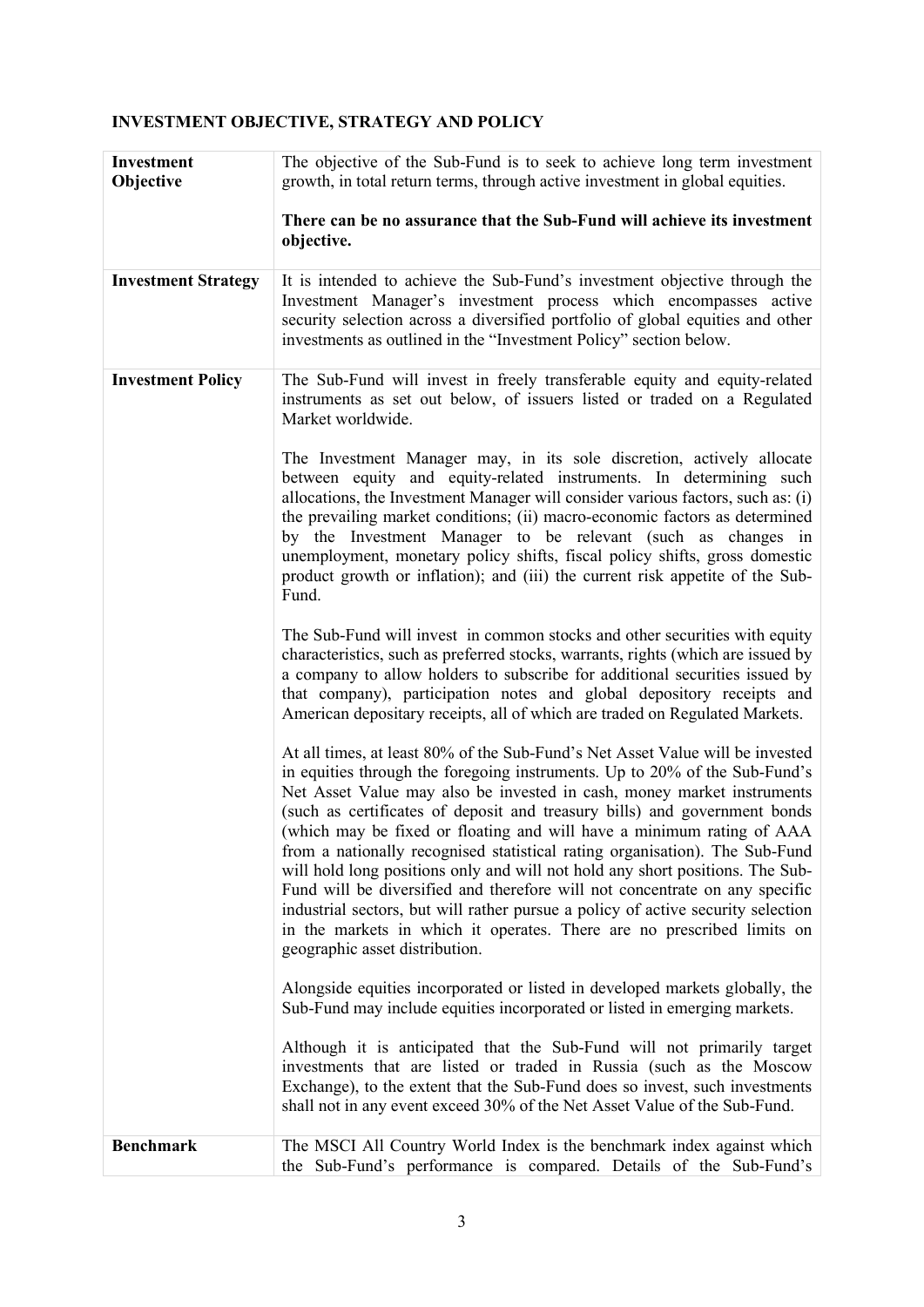|                                                                        | performance relative to this benchmark index are available in the Sub-Fund's<br>KIID and in certain marketing material. References to the benchmark index<br>are for illustrative purposes only. There is no guarantee that the Sub-Fund's<br>performance will match or exceed the benchmark index.<br>The Sub-Fund is actively managed and, while a significant proportion of the<br>Sub-Fund may be components of, and have similar weightings to, the<br>benchmark index, the Investment Manager may use its discretion to invest a<br>significant proportion of the Sub-Fund in assets which are not included in the<br>benchmark index or the Investment Manager may invest a significant<br>proportion of the Sub-Fund with weightings different to that of the<br>benchmark index. For the avoidance of doubt, the Investment Manager<br>considers that the benchmark index is not used for the purpose of<br>constraining the composition of the Sub-Fund's portfolio.                                                                                                                                                      |
|------------------------------------------------------------------------|-------------------------------------------------------------------------------------------------------------------------------------------------------------------------------------------------------------------------------------------------------------------------------------------------------------------------------------------------------------------------------------------------------------------------------------------------------------------------------------------------------------------------------------------------------------------------------------------------------------------------------------------------------------------------------------------------------------------------------------------------------------------------------------------------------------------------------------------------------------------------------------------------------------------------------------------------------------------------------------------------------------------------------------------------------------------------------------------------------------------------------------|
| <b>Investment</b> in<br><b>Collective</b><br><b>Investment Schemes</b> | The Sub-Fund may invest no more than 10% of its Net Asset Value in units<br>or shares of Eligible Collective Investment Schemes, such as money market<br>funds, for the purposes of maintaining liquidity or gaining indirect exposure<br>to the assets referred to above in the section of this Supplement entitled<br>"Investment Policy". The Sub-Fund does not currently intend to invest in<br>Eligible Collective Investment Schemes.                                                                                                                                                                                                                                                                                                                                                                                                                                                                                                                                                                                                                                                                                         |
| <b>Derivatives and</b><br>Leverage                                     | The Sub-Fund may only use spot and forward currency contracts (as well as<br>warrants and rights, as referred to above) for efficient portfolio management<br>purposes. It is not intended to significantly increase the volatility of the Sub-<br>Fund through the use of such FDI. A Sub-Fund's global exposure measured<br>using the commitment approach will not exceed the Sub-Fund's Net Asset<br>Value.<br>Investment techniques and FDI may be used for efficient portfolio<br>management purposes within the limits set forth in Schedule II as described<br>in the section entitled "Types and Descriptions of FDI".<br>The Sub-Fund may be leveraged up to 10% of its Net Asset Value as a result<br>of its use of FDI. The Sub-Fund uses the commitment approach to measure<br>its global exposure.                                                                                                                                                                                                                                                                                                                     |
| <b>Cash Management</b>                                                 | Normally, the Sub-Fund will invest substantially all of its assets to meet its<br>investment objective. To the extent that the Sub-Fund's assets are not fully<br>invested in accordance with the objectives set out above, the Sub-Fund may<br>invest the remainder of its assets in debt securities with maturities of less<br>than one year, money market instruments and cash equivalents (such as<br>government securities, discount notes, certificates of deposit, bankers<br>acceptances, commercial paper and treasury bills of investment grade and<br>non-investment grade and which are listed or traded on Regulated Markets<br>worldwide) or may hold cash. The percentage of the Sub-Fund invested in<br>such holdings will vary and depend on several factors, including market<br>conditions. For temporary defensive purposes, including during periods of<br>high cash inflows, the Sub-Fund may depart from its principal investment<br>strategies and invest part or all of its assets in these securities or may hold<br>cash. During such periods, the Sub-Fund may not achieve its investment<br>objective. |
| Profile of a Typical                                                   | Investment in the Sub-Fund may be appropriate for investors who have a                                                                                                                                                                                                                                                                                                                                                                                                                                                                                                                                                                                                                                                                                                                                                                                                                                                                                                                                                                                                                                                              |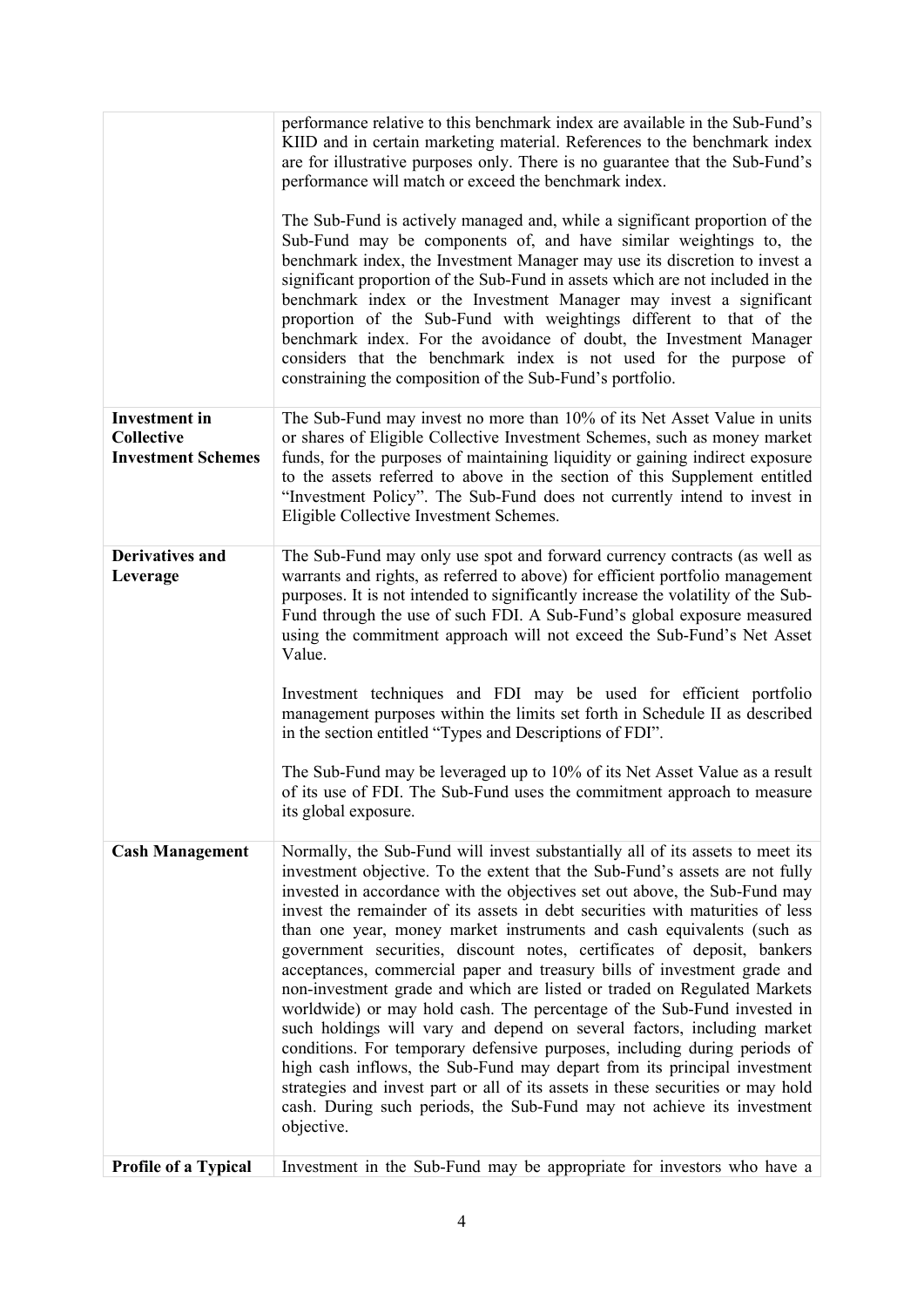| <b>Investor in the Sub-</b><br><b>Fund</b> | medium- to long-term investment horizon. The Sub-Fund is not designed for<br>investors who are unwilling to accept volatility, including the possibility of<br>sharp share price fluctuations (including declines); or are seeking to invest to<br>meet short-term goals. |
|--------------------------------------------|---------------------------------------------------------------------------------------------------------------------------------------------------------------------------------------------------------------------------------------------------------------------------|
| <b>Risk Factors</b>                        | Investors' attention is drawn to the risk factors set out in the section of the<br>Prospectus entitled "Special Considerations and Risk Factors".                                                                                                                         |
| <b>Base Currency</b>                       | USD.                                                                                                                                                                                                                                                                      |

### **DIVIDEND POLICY**

It is not intended to pay dividends in respect of accumulating Share Classes.

It is proposed that the ICAV will declare dividends quarterly in respect of distributing Share Classes, on the  $15<sup>th</sup>$  day of the month immediately following a calendar quarter end, (or in the event that  $15<sup>th</sup>$  in any quarter does not fall on a Business Day, the Business Day following that date) from the net income received by the ICAV.

In respect of cash dividend payments, payment (net of tax, where appropriate) will be made direct to the Shareholder's bank or building society account. Where appropriate, dividend confirmations or dividend vouchers will be issued to Shareholders in respect of distributions made and Shareholders will be notified of any tax withheld.

#### **SHARE CLASSES**

Details of the Classes of Shares available in the Sub-Fund are set out in Appendix A.

#### **VOTING RIGHTS**

Class A, Class B, Class D, Class E, Class F and Class G Shares shall have full voting rights in respect of matters relating to the Class, the Sub-Fund and/or the ICAV as outlined in the Instrument of Incorporation. Class C Shares shall have no voting rights. Therefore, in respect of any resolution relating to matters affecting Class C Shareholders of the Class C Shares will be provided with 14 days' notice of any proposed change the resolution encompasses prior to the date of the resolution becoming effective during which time the Shareholder holding Class C Shares may redeem their Shares.

#### **FEES AND EXPENSES**

For further information on the charges and expenses please refer to the section of the Prospectus entitled "Charges and Expenses".

| <b>Fees Payable by the Investor</b> |                       |
|-------------------------------------|-----------------------|
| <b>Share Class</b>                  | <b>Conversion Fee</b> |
| Class A                             | Up to $5.00\%$        |
| Class B                             | Up to $5.00\%$        |
| Class $C$                           | Up to $5.00\%$        |
| Class D                             | Up to $5.00\%$        |
| Class E                             | Up to $5.00\%$        |
| Class F                             | Up to $5.00\%$        |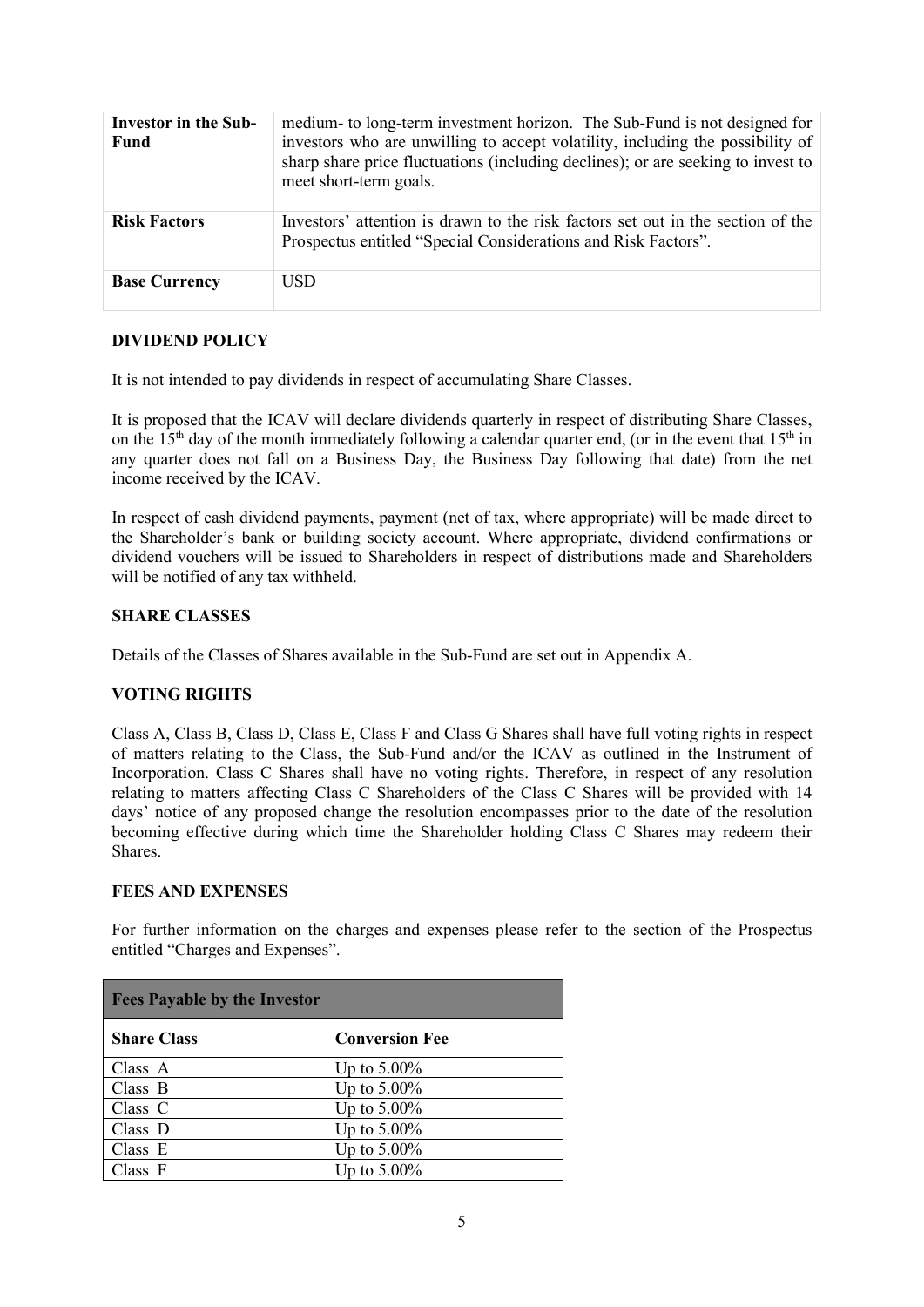| <b>Fees Payable by the Sub-Fund</b>                                |                                                           |                                        |                |                                               |  |  |
|--------------------------------------------------------------------|-----------------------------------------------------------|----------------------------------------|----------------|-----------------------------------------------|--|--|
| <b>Share Class</b>                                                 | Investment<br><b>Management</b><br>$\rm{Fe}$ <sup>*</sup> | <b>Administration</b><br>$\text{Fe}^*$ | Custody Fee*   | <b>Distribution</b><br>$\rm{Fe}$ <sup>*</sup> |  |  |
| Class A                                                            | Up to $0.80\%$                                            | Up to $0.20\%$                         | Up to $0.15%$  | Up to $0.10\%$                                |  |  |
| Class B                                                            | Up to $0.70\%$                                            | Up to $0.20\%$                         | Up to $0.15\%$ | Up to $0.10\%$                                |  |  |
| Class C                                                            | Up to $0.80\%$                                            | Up to $0.20\%$                         | Up to $0.15\%$ | Up to $0.10\%$                                |  |  |
| Class D                                                            | Up to $0.80\%$                                            | Up to $0.20\%$                         | Up to $0.15\%$ | Up to $0.10\%$                                |  |  |
| Class E                                                            | Up to $0.50\%$                                            | Up to $0.20\%$                         | Up to $0.15\%$ | Up to $0.10\%$                                |  |  |
| Class F                                                            | Up to $0.80\%$                                            | Up to $0.20\%$                         | Up to $0.15%$  | Up to $0.10\%$                                |  |  |
| Class G                                                            | Up to $0.50\%$                                            | Up to $0.20\%$                         | Up to $0.15%$  | Up to $0.10\%$                                |  |  |
| *Expressed as a Percentage of the Net Asset Value of the Sub-Fund. |                                                           |                                        |                |                                               |  |  |